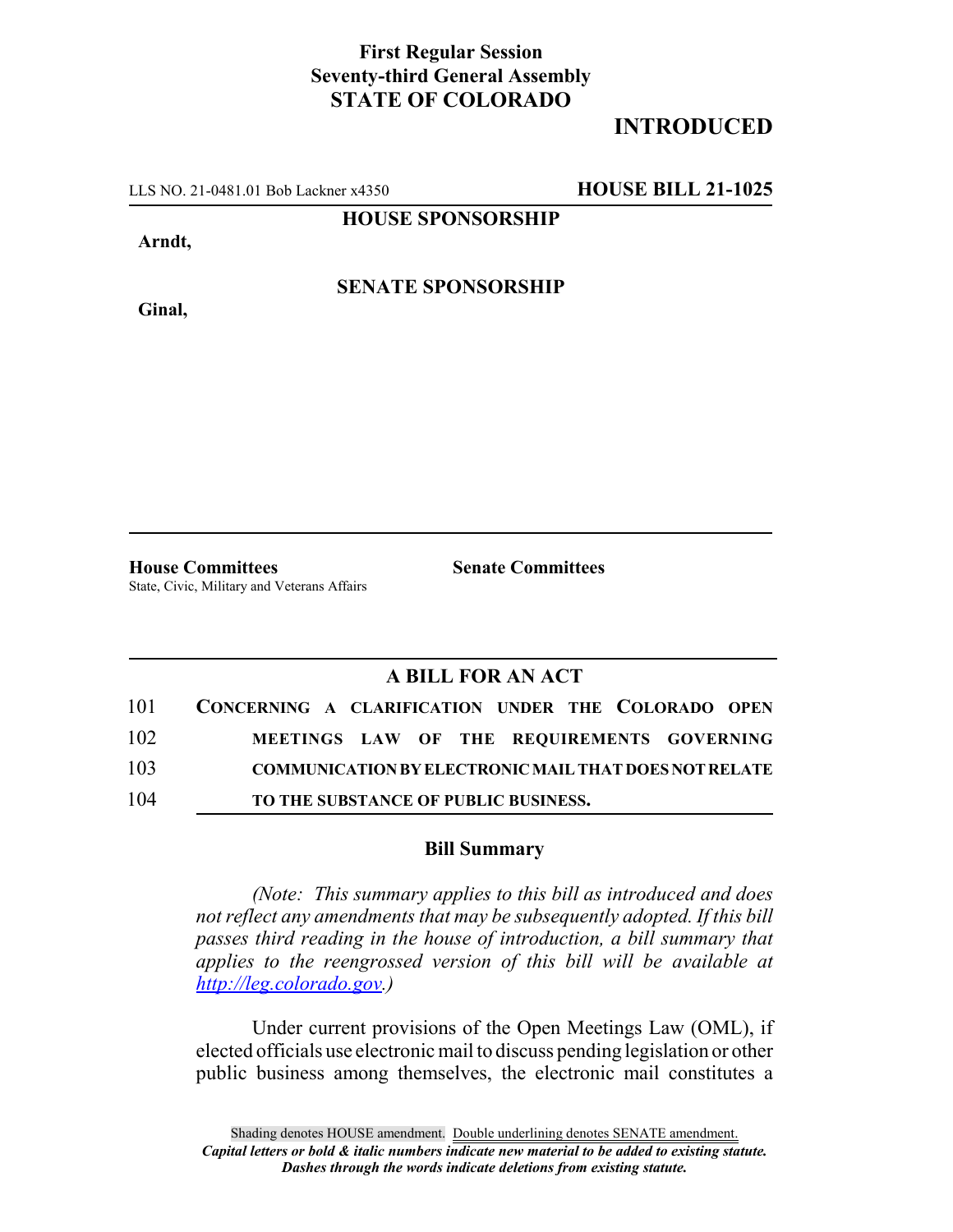meeting that is subject to the OML's requirements. The bill substitutes the word "exchange" for the word "use" in describing the type of electronic mail communication that triggers the application of the OML.

The bill also clarifies existing statutory provisions to specify that electronic mail communication between elected officials that does not relate to the merits or substance of pending legislation or other public business is not a meeting for OML purposes. Under the bill, the type of electronic communication that also does not constitute a meeting for OML purposes includes electronic communication regarding scheduling and availability as well as electronic communication that is sent by an elected official for the purpose of forwarding information, responding to an inquiry from an individual who is not a member of the state or local public body, or posing a question for later discussion by the public body.

1 *Be it enacted by the General Assembly of the State of Colorado:*

2 **SECTION 1.** In Colorado Revised Statutes, 24-6-402, **amend**  $3 \qquad (2)(d)(III)$  as follows:

# 4 **24-6-402. Meetings - open to public - legislative declaration -**

 **definitions.** (2) (d) (III) If elected officials use EXCHANGE electronic mail to discuss pending legislation or other public business among 7 themselves, the electronic mail shall be IS subject to the requirements of 8 this section. Electronic mail communication among BETWEEN elected officials that does not relate to THE MERITS OR SUBSTANCE OF pending legislation or other public business, INCLUDING ELECTRONIC MAIL COMMUNICATION REGARDING SCHEDULING AND AVAILABILITY OR ELECTRONIC MAIL COMMUNICATION THAT IS SENT BY AN ELECTED OFFICIAL FOR THE PURPOSE OF FORWARDING INFORMATION, RESPONDING TO AN INQUIRY FROM AN INDIVIDUAL WHO IS NOT A MEMBER OF THE STATE OR LOCAL PUBLIC BODY, OR POSING A QUESTION FOR LATER DISCUSSION BY THE PUBLIC BODY, shall not be considered a "meeting" within the meaning of this section.

18 **SECTION 2. Act subject to petition - effective date -**